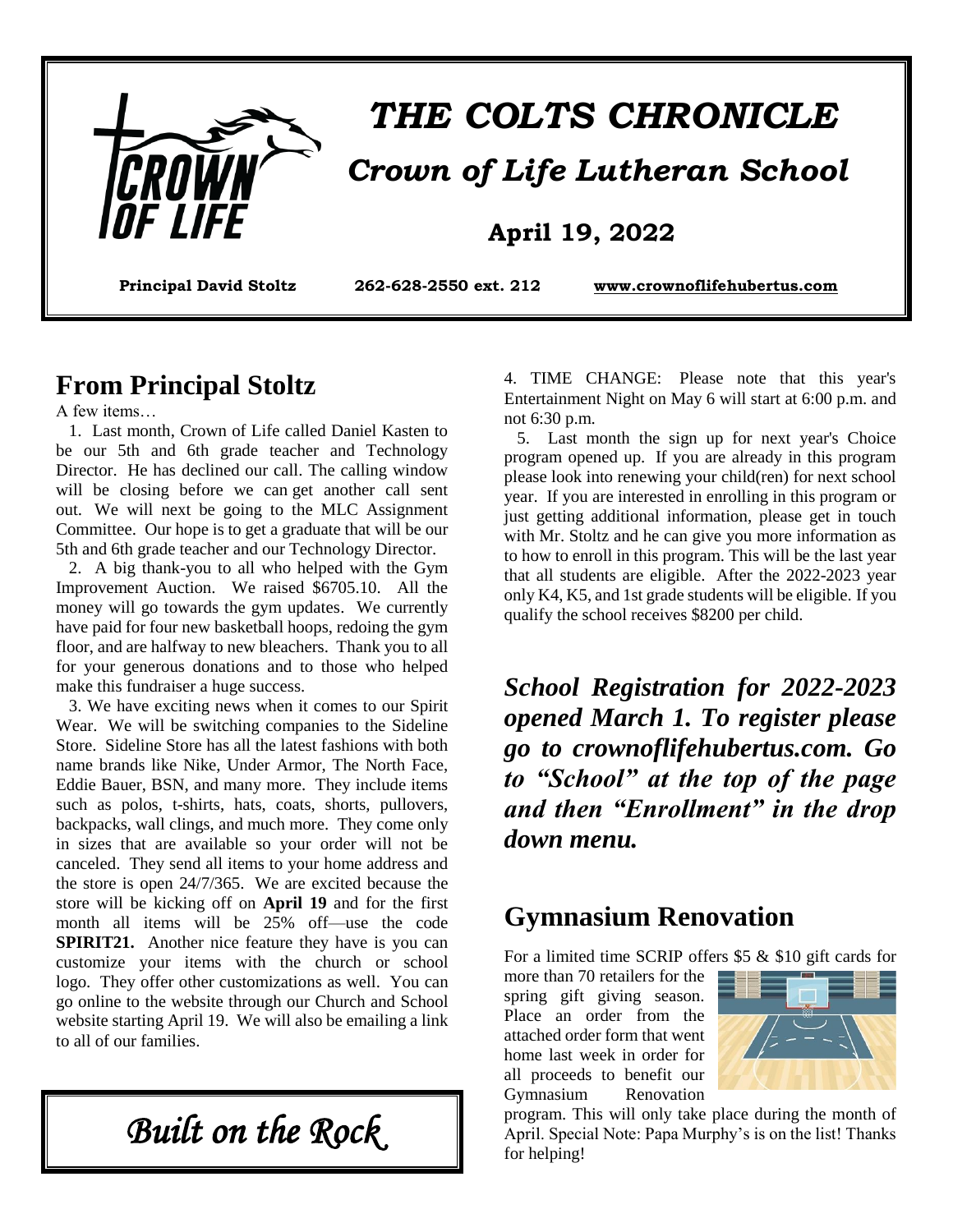## **Academic Bowl**

Last Tuesday some of the students attended the KML Academic Bowl. We had three students receive individual medals for their high scores on the first round tests! Congratulations to Anthony Torres, Ava Stolzman., and Taylor Rickaby! Thank you to all the students who participated. Now we have a better idea of what it is like for next year.

> **Mission Offerings** *Lighthouse Youth Center* **April 13--\$21.08**

## **Church Singing**

**Thank you** to all the students for the beautiful songs which were sung in church during Lent. How glorious to sing praises to our now risen Lord. Looking at the schedule, the junior choir will NOT sing on May 8. That means the next time the students sing in church is May 26 for graduation. Please mark calendars accordingly.

## **KML Elementary Band**

The Elementary School Band Program offered by Kettle Moraine Lutheran High School has begun

online registration for the 2022-2023 school year. Parents and current fourth through seventh grade students who wish to learn more about the program and our free summer band camps are invited to attend one of



two informational sessions on Sunday, May 1, at 2:00 p.m. and Tuesday, May 3, at 7:00 p. m. in the KML Performing Arts Center Auditorium. If you would like more information you can contact Nate Amundson, the Director of Elementary School Bands, at [nate.amundson@kmlhs.org](mailto:nate.amundson@kmlhs.org) or visit [www.kmlhs.org/kmlesbands.](http://www.kmlhs.org/kmlesbands)

## **WELS Summer Band Camp**

The WELS Summer Band Camp will take place from **July 10 - 15, 2022** on the campus of Wisconsin Lutheran College for all Band students about to enter grades 6-9. The Camp is an amazing overnight camp that focuses on God's Word, fellowship, making music, and building strong, long-lasting relationships. For more information, please contact Dan Hubert at [dan.hubert@wlc.edu](mailto:dan.hubert@wlc.edu) or visit [www.welsbandcamp.com.](http://www.welsbandcamp.com/)

### **Future KML Freshmen**

All incoming Kettle Moraine Lutheran High School freshmen and their parents are invited to attend Future Freshman night in the KML Performing Arts Center on **Tuesday, April 19**, from 7:00-8:15 p.m. This is a very informative evening which will include great advice on how to prepare for the transition from elementary to high school. It also provides a wonderful opportunity for the KML Class of 2026 to meet their future classmates from the other schools.



## **Help Needed with Props**

Practices are in full swing for Entertainment Night. We are getting more excited as the date draws near. Students have been making some props and will be helping with some of the painting of scenery etc. **WE WILL NEED HELP WITH PAINTING AFTER SCHOOL ON WEDNESDAY—YOUR HELP IS GREATLY APPRECIATED!** There are a few props that need assembling, which parents could help with at home. We also have some backdrop stands that need some assembling here at school as well. If you would like to help out in some way, please contact, Mrs. Adams, Mrs. Grivno or Mrs. Wierschem. Thank you!!!